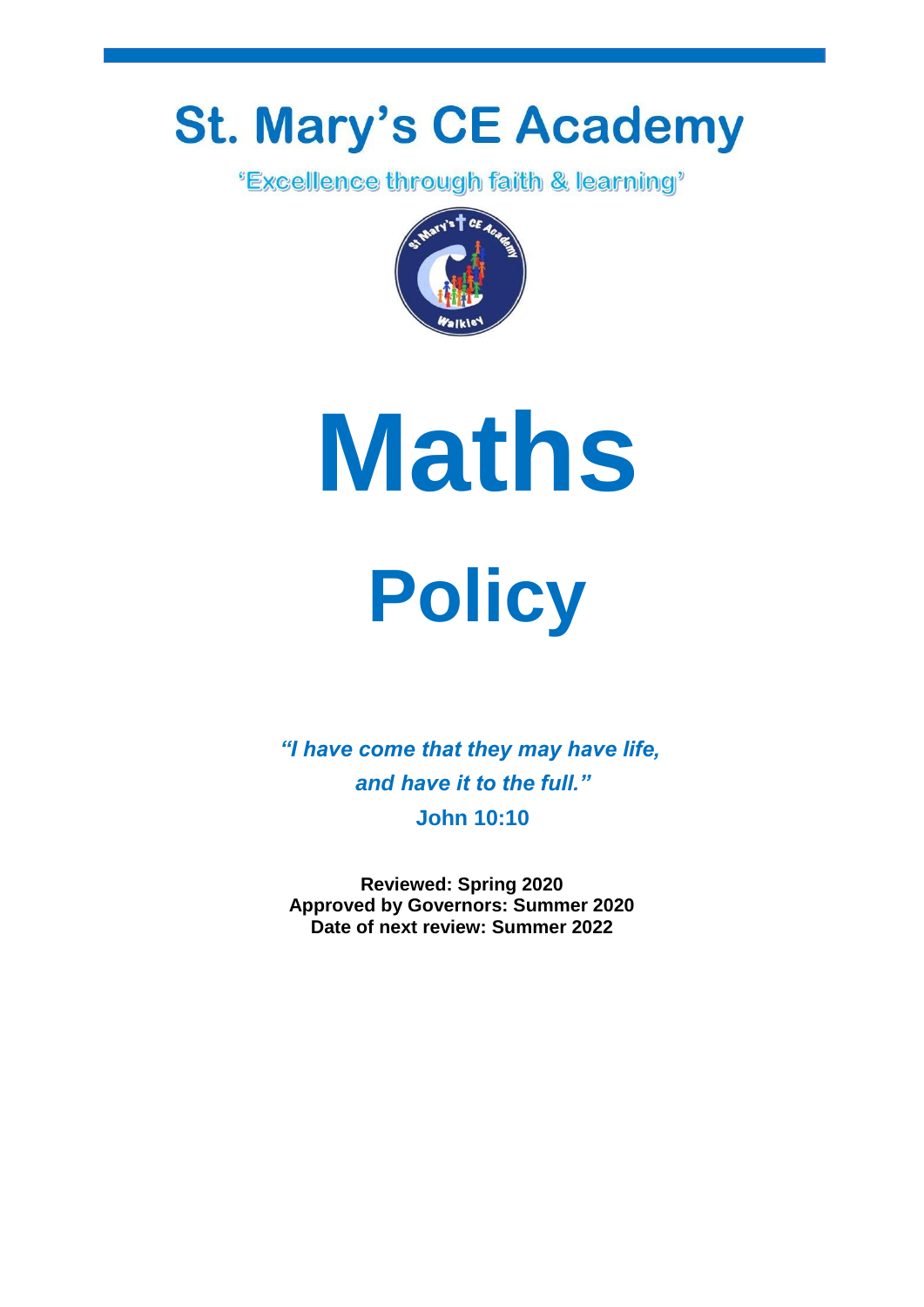# **Maths Policy**

#### **Context and Philosophy:**

At St. Mary's we provide a welcoming, safe and happy school where everyone is respected and listened to; a school where we take pride in ourselves and our achievements, enabling children to become confident and successful learners. We aim to rise above the ordinary and promote excellence by providing a positive, inclusive environment for learning and growth. Inspired by our faith in Christ, and together with our parents, carers, churches and communities, we aim for each person to reach their full potential in body, mind, heart and spirit. We work as a team, in partnership with all members of the school community, to offer a high quality, stimulating, safe and innovative learning environment which values and supports all children to achieve their potential. We nurture children who understand and are able to adapt positively as active citizens, to the diverse world in which they live, both now and in the future and grow as people. Our high standards of teaching and personalised learning are set within a broad, balanced and creative curriculum. A curriculum which is intended to prepare our learners to make a positive contribution towards society and enjoy future success – School Vision.

#### **Purpose of study:**

Mathematics is a creative and highly inter-connected discipline that has been developed over centuries, providing the solution to some of history's most intriguing problems. It is essential to everyday life, critical to science, technology and engineering, and necessary for financial literacy and most forms of employment. A high-quality mathematics education therefore provides a foundation for understanding the world, the ability to reason mathematically, an appreciation of the beauty and power of mathematics, and a sense of enjoyment and curiosity about the subject.

#### **Rationale:**

This policy describes our values and philosophy in relation to meeting the needs of all mathematical learners at St Mary's. It outlines the framework within which all staff work and gives guidance on planning, teaching and assessment. It is designed to describe how the school intends to meet the needs of mathematics learners of all ages.

In the first instance this will be through working within the Foundation Stage Curriculum using the Early Learning Goals. From Y1 to Y6 statutory requirements of the National Curriculum in Mathematics will be met by fully implementing the New National Curriculum objectives through the use of the White Rose Maths Hub Mastery planning documents.

The policy is intended to be read in conjunction with the calculation policy which illustrates strategies and methods outlined in the national curriculum and that are taught from Reception to year 6. It is also important to read the Foundation Curriculum Framework which highlights the Early Learning Goals and the guide of progression in the Reception year.

Mathematics is a broad structure that provides a way of viewing and understanding the world. Through the use of Mathematics, information can be:

organised

described

communicated

manipulated

- explained
- questioned

• predicted

Mathematics should be taught across the curriculum to develop pupils' mathematical fluency. Confidence in numeracy and other mathematical skills is a precondition of success across the national curriculum, which we hope to achieve at St Mary's.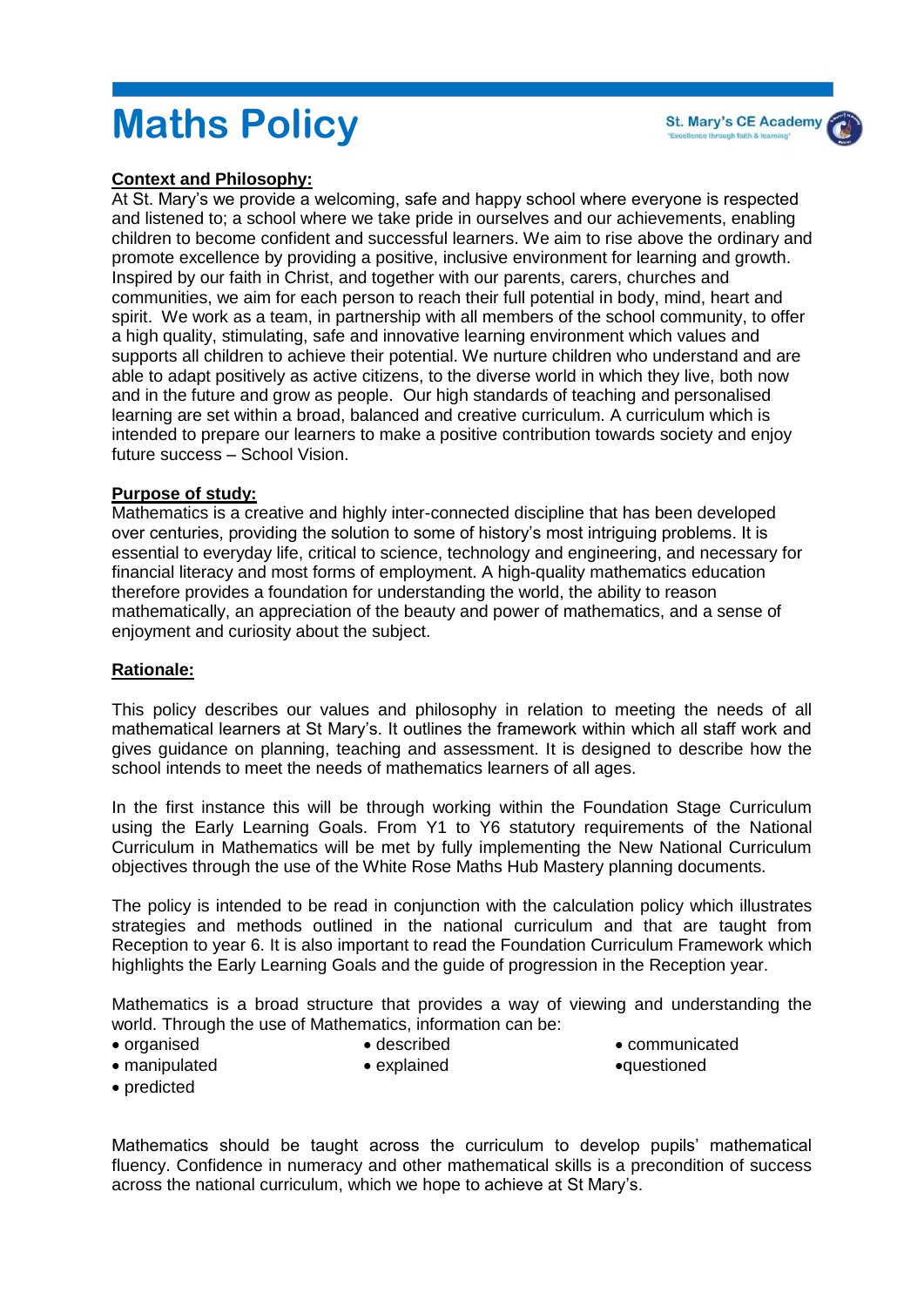# **Aims**

St Mary's Academy, Walkley will endeavour to provide the highest possible quality of mathematical education.

All children will be taught to develop their mathematical skills to the best of their ability. This school will aim to provide a high standard of mathematical education and will promote knowledge, skills and understanding at all levels. The target is for all children to reach their age related expectations in numeracy to prepare them for the world around them.

The school will offer a caring, supportive environment to enable the children to reach their potential as mathematicians from the educational provision available.

In order to achieve this, our aims as teachers are:

- $\checkmark$  to encourage an enthusiastic and inquisitive attitude to mathematics
- to foster high standards of achievement in mathematics
- $\checkmark$  to develop pupils' numeracy and mathematical fluency, reasoning and problem solving in all subjects so that they understand and appreciate the importance of mathematics.
- $\checkmark$  to teach children to apply arithmetic fluently to problems, understand and use measures, make estimates and sense check their work.
- $\checkmark$  to enable children to apply their geometric and algebraic understanding, and relate their understanding of probability to the notions of risk and uncertainty.
- $\checkmark$  to help children understand the cycle of collecting, presenting and analysing data.
- $\checkmark$  to teach children to apply their mathematics to both routine and non-routine problems, including breaking down more complex problems into a series of simpler steps.
- $\checkmark$  to equip children with strategies to enable them to apply mathematics to real and unfamiliar situations within and beyond the classroom
- $\checkmark$  to develop an appreciation of the intrinsic value and fascination of mathematics as well as its usefulness in life
- $\checkmark$  to be fluent mentally at basic 4 operation number sentences
- $\checkmark$  Thus children will be able-
- $\checkmark$  to develop a positive and confident attitude to mathematics
- $\checkmark$  to make an active contribution to their own learning, by developing the skills of independence and enquiry
- $\checkmark$  to become confident and competent working with mathematics
- $\checkmark$  to develop an understanding of the ways in which information is gathered and presented
- $\checkmark$  to become thinkers and problem solvers
- $\checkmark$  to develop a clear understanding of the language of mathematics
- $\checkmark$  to develop logical thinking and reasoning, enabling them to record work clearly and in a variety of ways
- $\checkmark$  to develop the skills, knowledge and understanding needed in daily life

#### **Objectives**

At St Mary's Academy, Walkley, our aim is that in Maths, children:

- $\checkmark$  become fluent in the fundamentals of mathematics, including through varied and frequent practice with increasingly complex problems over time, so that pupils develop conceptual understanding and the ability to recall and apply knowledge rapidly and accurately.
- $\checkmark$  reason mathematically by following a line of enquiry, conjecturing relationships and generalisations, and developing an argument, justification or proof using mathematical language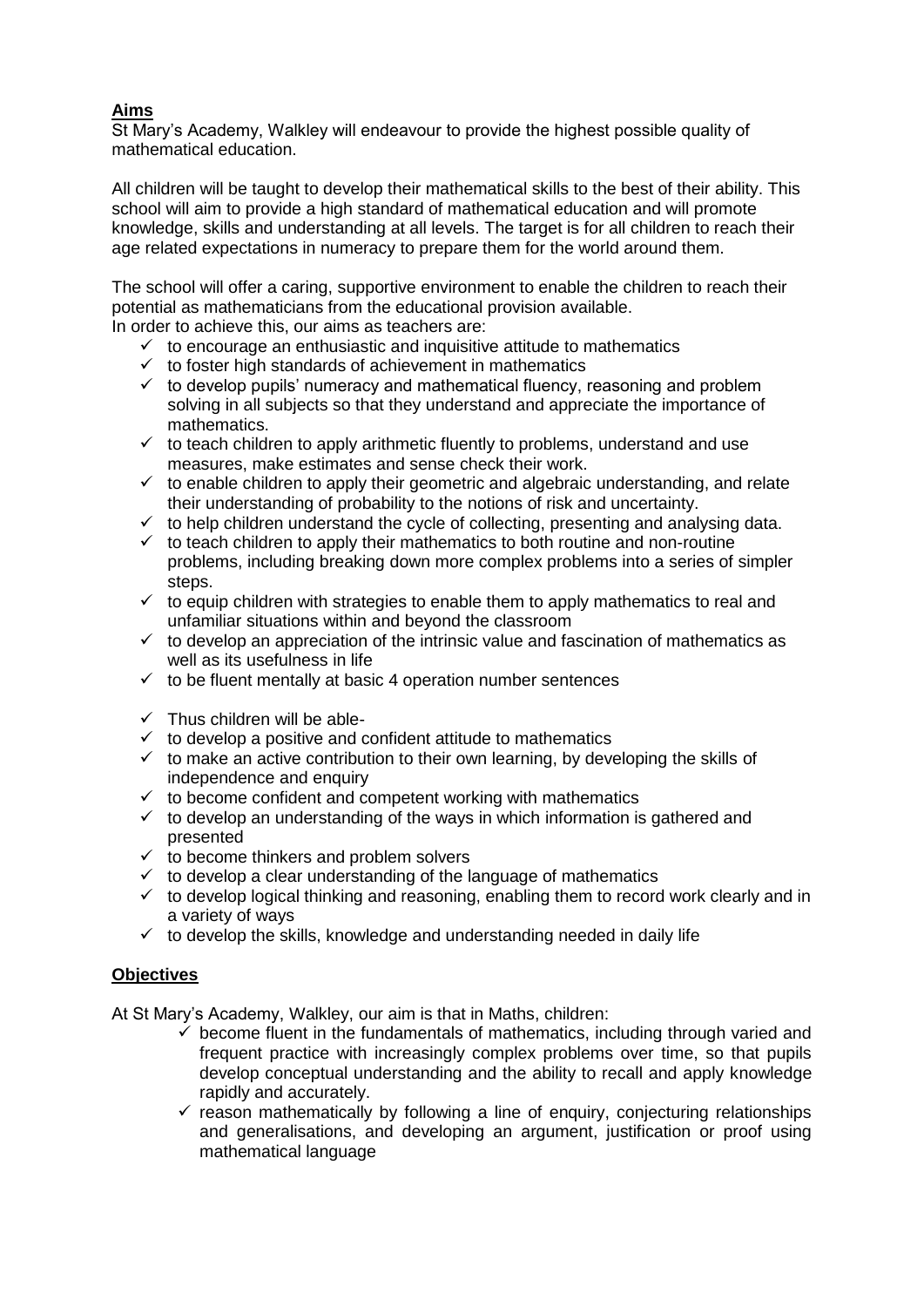$\checkmark$  can solve problems by applying their mathematics to a variety of routine and non-routine problems with increasing sophistication, including breaking down problems into a series of simpler steps and persevering in seeking solutions.

The national curriculum states 'Mathematics is an interconnected subject in which pupils need to be able to move fluently between representations of mathematical ideas.' Therefore, it is organised into distinct domains. However, pupils should make rich connections across mathematical ideas to develop fluency, mathematical reasoning and competence in solving increasingly sophisticated problems.

These domains for KS1 are

- Number and place value
- Addition and subtraction
- Multiplication and division
- Fractions
- Measures
- Geometry: properties of shape
- Geometry: position and direction
- Statistics (Year 2)

These domains for KS2 are

- Number and place value
- Addition and subtraction
- Multiplication and division
- Fractions (including decimals and percentages)
- Ratio and proportion (Year 6)
- Measures
- Geometry: properties of shape
- Geometry: position and direction
- Statistics
- Algebra (Year 6)

The distinct domains highlight the important areas of mathematics children need to learn to make effective progress.

Through combining the national curriculum aims and the Math hub principles our objectives are

- $\checkmark$  A dedicated daily mathematics lesson is planned in each class, which will last for an hour KS1 and KS2. In the Foundation Stage there will be maths taught every day for 20-30minutes followed by 1 or 2 focused smaller groups, alongside opportunities for mathematical activities daily through continuous provision.
- $\checkmark$  Lessons are well structured, lively and delivered at a good pace.
- $\checkmark$  Lesson are structured to embed mathematical understanding through concrete, pictorial and abstract representation.
- $\checkmark$  Variation will be used to broaden the children's exposure to the learning objectives in a wide range of context to ensure deeper understanding of concepts.
- $\checkmark$  The foundations of mental calculation and recall of number facts are established thoroughly through daily starters (Flashback 4) which consolidate mental recall and informal/written calculations and revisits information the children have previously learned.
- $\checkmark$  Teaching, questioning and level of support is differentiated children so that the children are all working towards the same learning objective appropriate to their age group.
- $\checkmark$  All children will be exposed to challenge through tasks and questioning including further mastery standard problem solving activities for gifted and talent pupils.
- $\checkmark$  Time is given in other subjects for pupils to develop and apply their mathematical skills. Opportunities in Science are evident through investigations and presenting data.
- $\checkmark$  Children will actively take part and are enthusiastic during their maths lessons and will develop an appropriate mathematical vocabulary as modelled by the teachers using guidance from the vocabulary specified in the national curriculum and year specific learning passports.

#### **Teaching and Learning Strategies**

- The children are taught in discrete year groups.
- $\checkmark$  Differentiation is provided with targeted, positive support to help those who have difficulties with mathematics, as well as those who are higher achievers.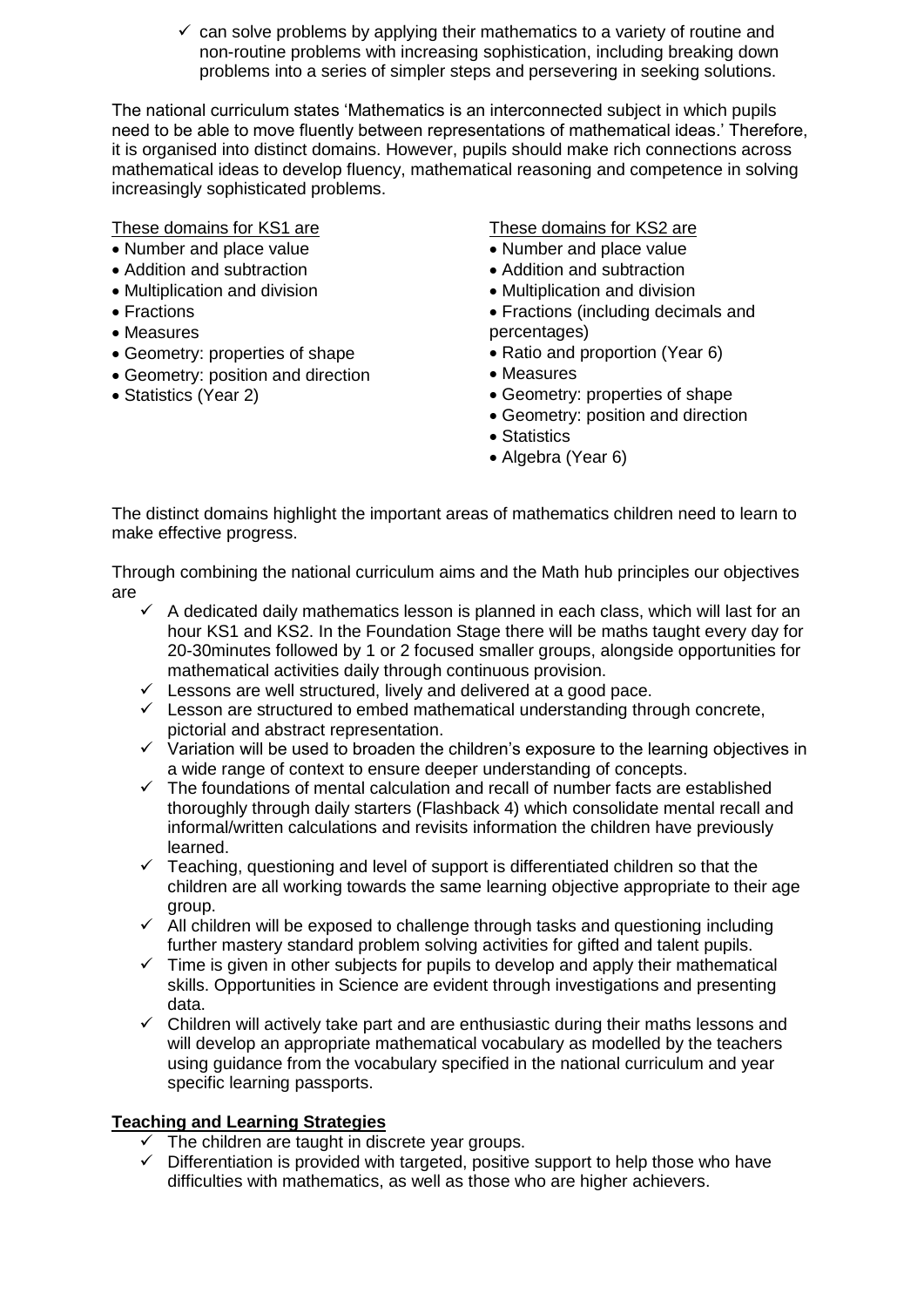- In line with the aims of the NC2014, differentiation has now moved to focus on all children achieving the same learning outcome and the differentiation is the way that different groups of children are supported to achieve this.
- $\checkmark$  Work is carried out using a balance of individual, paired and group work.
- $\checkmark$  Teachers demonstrate, explain and illustrate mathematical ideas to fully involve pupils and maintain their interest through appropriately demanding work.
- $\checkmark$  Teachers use and expect pupils to use correct mathematical notation and vocabulary.
- $\checkmark$  Mathematical errors and misconceptions are dealt with as they are identified in a positive and supportive way, teaching what is right and what is not right.
- $\checkmark$  The emphasis on pupils' learning begins with practical examples leading onto informal jottings and mental strategies, and finally to formal representations as laid out for year groups in the calculation policy
- $\checkmark$  Children are given a variety of mathematical approaches to solving problems. They are encouraged to develop their own mathematical strategies as well as learning standard methods.
- $\checkmark$  We recognise and help to develop the children's abilities to select methods for problem solving mentally, recognising that these may differ from those used to solve pencil and paper problems.
- $\checkmark$  Pupils are expected to present work carefully. Work in maths books is headed with a success criteria that states the learning objective and steps to success. This is marked by the teacher or TA at the end of each lesson (sometimes SC may stretch over a couple of days- depending on the topic being taught).
- $\checkmark$  Children also assess their learning with a learning score before and after learning takes place and peer assessment is used sometimes as well. There are challenges at the end of each SC linked to the learning for each child to complete as next steps.
- $\checkmark$  The children are expected to gain a wide range of experiences with a variety of materials including IT.
- $\checkmark$  A high priority will be placed on children reasoning and explaining their strategies.
- $\checkmark$  Homework for all pupils is set in accordance with the Homework Policy.
- $\checkmark$  Weekly times table/arithmetic tests are encouraged.

#### **Curriculum and Planning**

The LTP is taken from the White Rose maths hub overviews and their lesson overviews are used to inform MTP. The LTP is used as a guidance tool in order to pace out coverage of the curriculum throughout the year. Teachers are encouraged to use professional discretion when deciding on how long is needed on particular curriculum area whilst ensuring all objectives are covered by the end of the academic year.

Through the use of daily Flashback 4, topics are being revisited throughout the year for children to recap on prior learning.

Short term planning is used weekly and SC for each lessons are developed. A weekly overview of learning objectives is emailed to the Head of School weekly.

Books are scrutinised by SLT and Maths lead throughout the term and feedback is provided each half term.

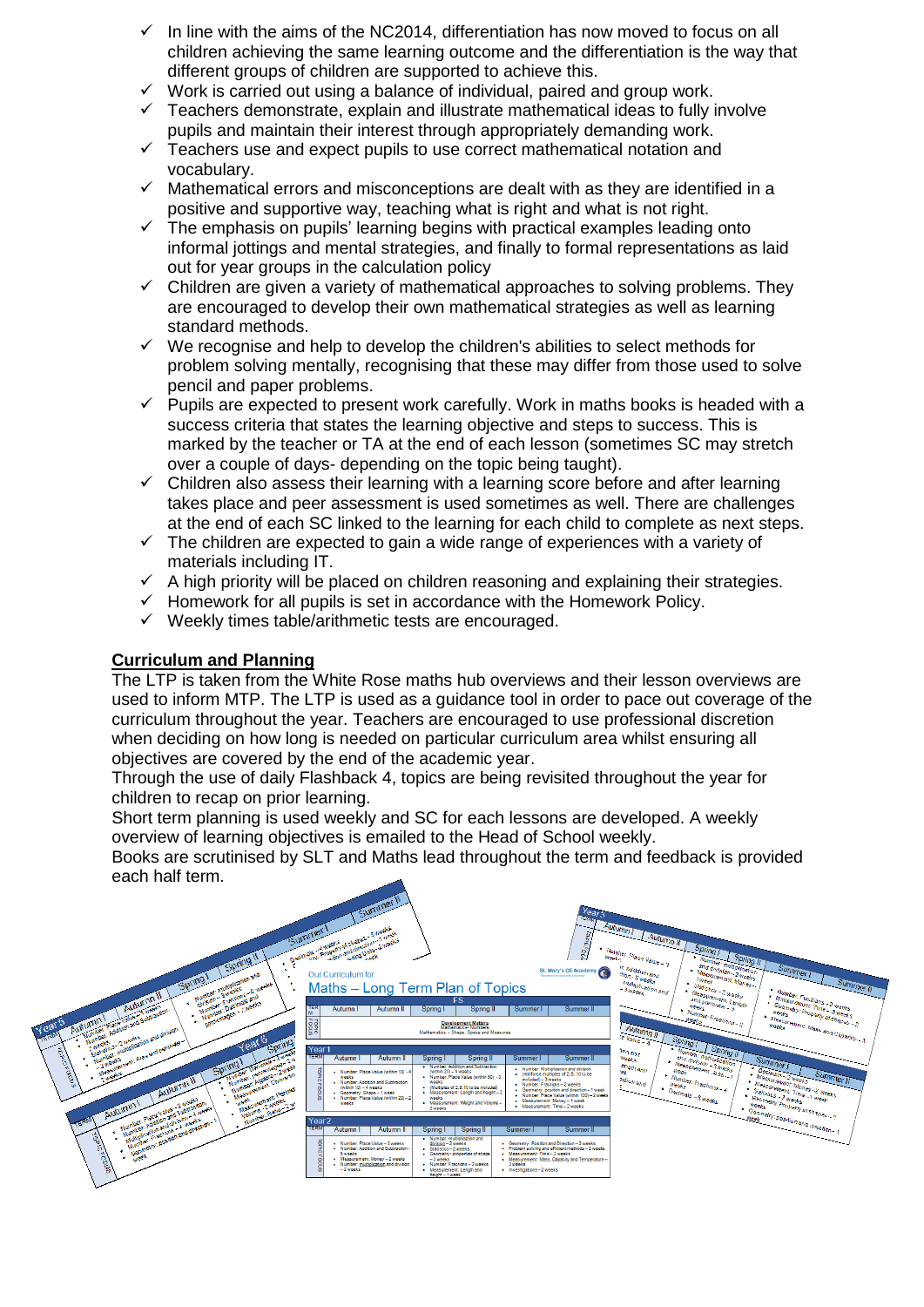Each lesson will begin with a Flashback 4 where children will revisit learning points from the week before, the month before, the unit before or even last year to ensure a spiral curriculum where topics are revisited throughout the year.

### **Differentiation and Access**

Differentiated activities across the school will take account of the children's differing needs and abilities (working toward expected standard, at expected standard and at greater depth) ensuring all children have access to the mathematics curriculum at the appropriate standard. Children with special educational needs in mathematics are supported to enable them to achieve the learning objective.

#### **Assessment**

Assessment is a vital tool in the teaching of Mathematics, designed to monitor children's progress and measure attainment. It is also used to inform future planning. Teachers are responsible for assessing and recording children's progress in mathematics. Assessment opportunities are built into the planning of lessons and a range of other methods are used as appropriate. Standards are checked both in school and through external moderation opportunities.

These include:

- $\checkmark$  Pre-learning tasks to assess what children already know before a unit is taught.
- $\checkmark$  children's work marked in accordance with the school marking policy
- $\checkmark$  completion of the Foundation Stage Profile on-entry and at the end of the school academic year
- $\checkmark$  summative standardised tests from Y1 to Y5 termly, half termly SATs tests with Y2 and Y6 with statutory tests at the end of Years 2 and 6
- $\checkmark$  self assessments in the form of learning scores and peer assessments
- $\checkmark$  listening to what children say and questioning them to ascertain their level of understanding
- $\checkmark$  half termly Teacher Assessments recording on Arbor.
- $\checkmark$  observations of individuals or groups, looking for particular skills or concepts to be demonstrated
- $\checkmark$  homework set that is appropriate and relevant to the mathematics curriculum being taught
- $\checkmark$  Personalised targets in maths books that are monitored regularly and changed at least once every term.

Teachers assess the standard of work against the key objectives for each year group and compare and moderate work to standards as displayed in the national curriculum. This data is recorded in Arbour and reviewed by Executive Headteacher and Maths lead to facilitate tracking and target setting and support the monitoring of children's progress.

Parents are sent home documents 3 times a year to say where their child is working in Maths (WTS, EXS or GDS) and targets are given for the next term.

# **Resources**

Each class is equipped with a range of mathematical resources and apparatus relevant to the year group of that class. These are stored in accessible and clearly labelled drawers / shelves / containers.

All children have access to a range of numeracy aids such as place value cards, dice, time table squares and 100 squares.

General Mathematics equipment is stored centrally in the resources room. The resources are audited, checked and updated.

Yearly subscription to TTRockstars for all children.

Yearly subscription to WRM Premium resources for access to Flashback 4.